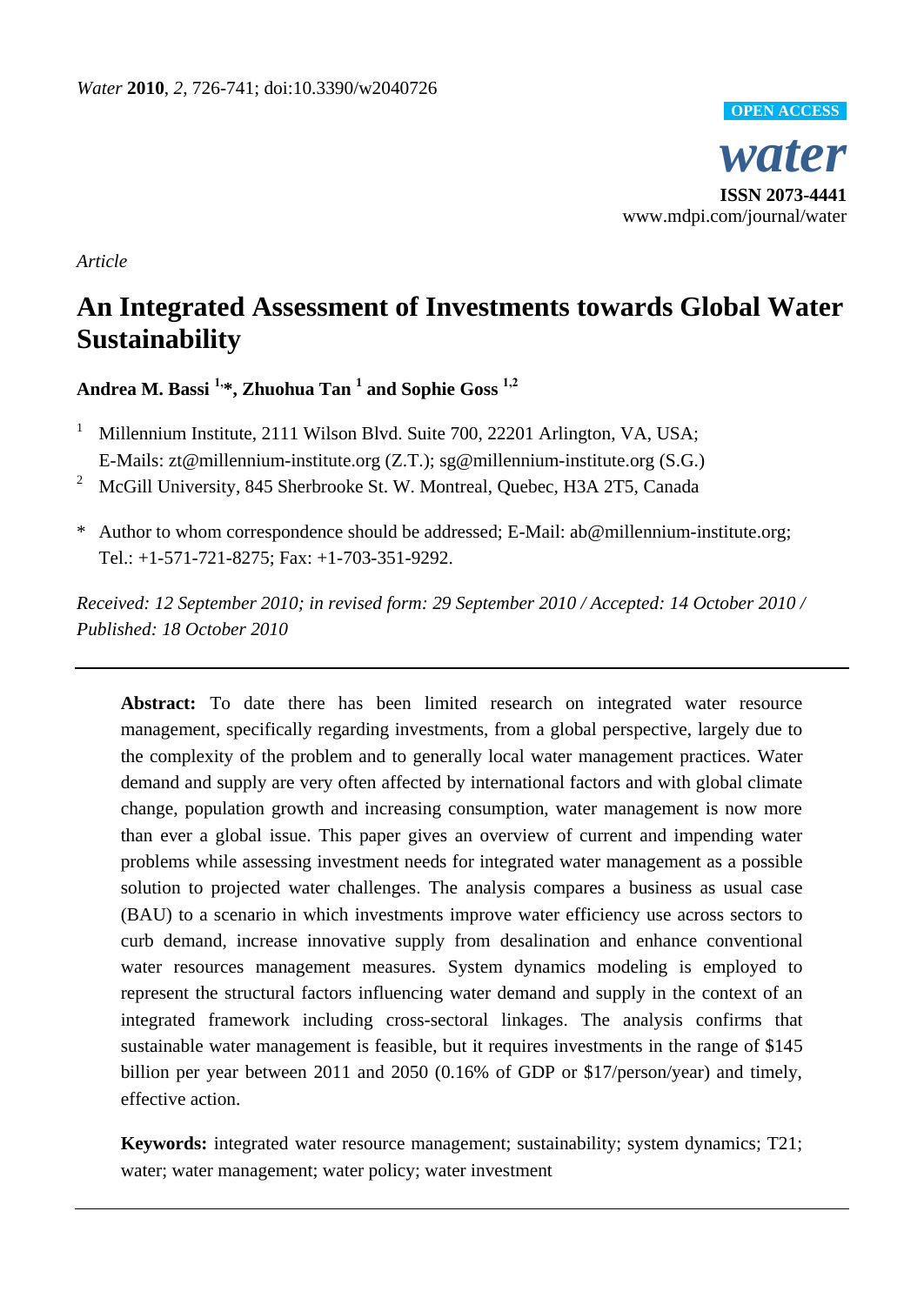# **1. Introduction**

Economic growth and poverty alleviation are inextricably linked to the access to clean water. Known as the Falkenmark index, there is general consensus that when people have access to less than 1700 m<sup>3</sup> of water per year, a considerable proportion of them will be trapped into poverty [1]. Currently 700 million people live under conditions that provide them with less than  $1700 \text{ m}^3$  of water per year [1]. Water use has also been growing at more than twice the rate of population growth in the last century [2]. Water scarcity, or water stress, is "the point at which the aggregate impact of all users impinges on the supply or quality of water under prevailing institutional arrangements to the extent that the demand by all sectors, including the environment, cannot be satisfied fully" [3]. Although there is no global water scarcity, many countries in arid and semi-arid regions are already exploiting more than 40% of their renewable sources and an increasing number of regions are chronically short [2].

Even when water is available, inadequate sanitation infrastructure limits the supply of potable water. 1.4 million children under five die each year as a result of lack of access to clean water and sanitation [4]. Many women and children spend a good part of their day fetching clean water instead of generating an income or attending school. Finally, the high price of carted water prevents the poor from investing in other activities [5]. The economic impact of this is huge; the annual loss from insufficient sanitation is approximately USD 6.3 billion in Indonesia, USD 1.4 billion in the Philippines, USD 780 million in Vietnam and USD 450 million in Cambodia (2005 prices). This is approximately 2% of their combined GDP [6].

Given the importance of water access and sanitation on poverty alleviation, world leaders adopted as one of the Millennium Development Goals (MDG) the task of halving, by 2015, the proportion of the population without sustainable access to safe drinking water and basic sanitation. This has been made more difficult by future increases in demand as a result of population and income growth, changing consumption behavior, and climate change [7]. Rise in global temperatures leading to changes in precipitation are projected to affect the availability of water resources through changes in rainfall distribution, soil moisture, glacier, ice and snow melt, and river and groundwater flows [3]. Although some areas are expected to have an increase in rainfall and run-off, the expected overall effect will be negative [8]. It is estimated that by 2025, around 3 billion people will be affected by water shortages unless action is taken to mitigate climate change and manage water resources sustainably [9].

The challenge then is to assuage the effects of climate change so as not to deepen the world's current water problems, while improving access and managing water resources sustainably in order to maintain long term economic growth and job creation. This paper aims at estimating the amount of funding needed to curb water demand and improve supply so as to transition to sustainability for the water sector. Impacts will also be estimated, assuming that funding allocation translates into effective actions, using available and published cost factors [10].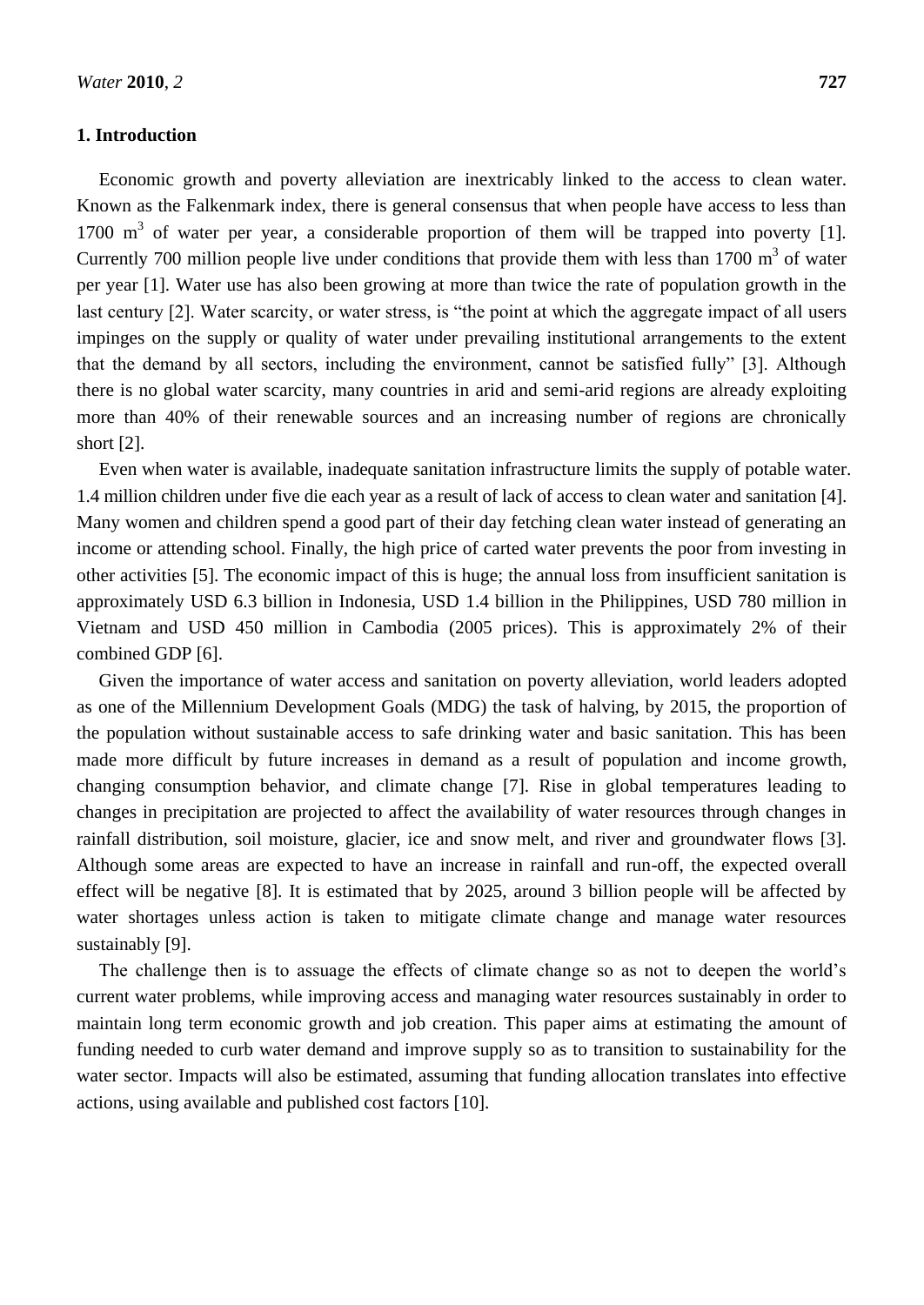# **2. Literature Review**

Integrated optimization models are commonly used to model efficient resource allocation. There are three possible degrees of integration; internal, external and socio-economic [11]. Water models that are internally integrated recognize that water comprises a system of surface and groundwater, quality and quantity, but do not go beyond this [11]. Externally integrated water models link the water system with surrounding fields such as *Gilmour*, *Jakeman and Letcher's* model to assess land and water policy options [12]. The most desirable level of integration considers not only the link between water resources and other sectors of the economy but the impact that this has on socioeconomic development and vice versa [11]. An example of this is *Croke et al.'s* integrated modeling toolbox for catchments, which contains models for crop growth, erosion, rainfall-runoff, household decisions and socioeconomic impact [13]. Another example is *A.Y. Hoekstra's* AQUA model which aims to include as many of the interrelationships and feedback mechanisms between water, the environment and human beings as possible [11]. Although *Croke et al*. and *A.Y. Hoekstra's* models account for dynamic complexity, neither model includes a complete link to all sectors of the economy, society as a whole. Plainly there is a need for research on integrated, dynamic water allocation modeling; this paper aims to fill that gap.

Research on global water allocation is particularly limited. One example is the *OECD Environmental Outlook to 2030* report, which uses a global equilibrium model (ENV—Linkages) linked to a dynamic integrated assessment framework (IMAGE) [14]. ENV-Linkages contains 26 sectors and 34 world regions whereas IMAGE quantifies the relative importance of major processes and interaction in the society-biosphere-climate system [14]. This model projects that 67% of the world's population (5 billion (Bn)) is expected to be without a connection to public sewerage in 2030. It also estimates that 44% of the world is currently living under water stress and an additional 1 Bn people will be living in areas with severe water stress by 2030 [14]. Over half the population affected by severe water stress will continue to be found in the BRICs (Brazil, Russia, India and China) and the main increase in population affected will be in India, China, Africa and the Middle East [14]. The projected annual expenditure on water and wastewater services by 2025 is estimated at USD 600 billion for OECD countries and USD 400 billion for BRIC countries [14]. Achieving the Goal 7 of the Millennium Development Goals (MDG) by 2015 is expected to cost about USD 10 billion per year over 15 years [14]. However, the benefits will outweigh the costs; in developing countries, the economic return will be between USD 5 to USD 28 for each dollar invested. Furthermore, the cost of not meeting this MDG has been estimated at some USD 130 billion per year [13].

Another global model of water management is *Simonovic*'s *WorldWater* model [15]. The *WorldWater* model uses the World3 model as a starting point and attempts to represent the continuous dynamic interaction between the human population and global resource base. The water resource sector is integrated with five sectors that drive industrial growth: population, agriculture, economy, nonrenewable resources and persistent pollution [15], but remains overly simplified and loosely integrated.

Some useful comparisons can be made with international institutions' projections for global water resource management. Two such reports are "Charting Our Water Future" by the 2030 Water Resource *Group* [10] and "Making water a part of economic development: The economic benefits of improved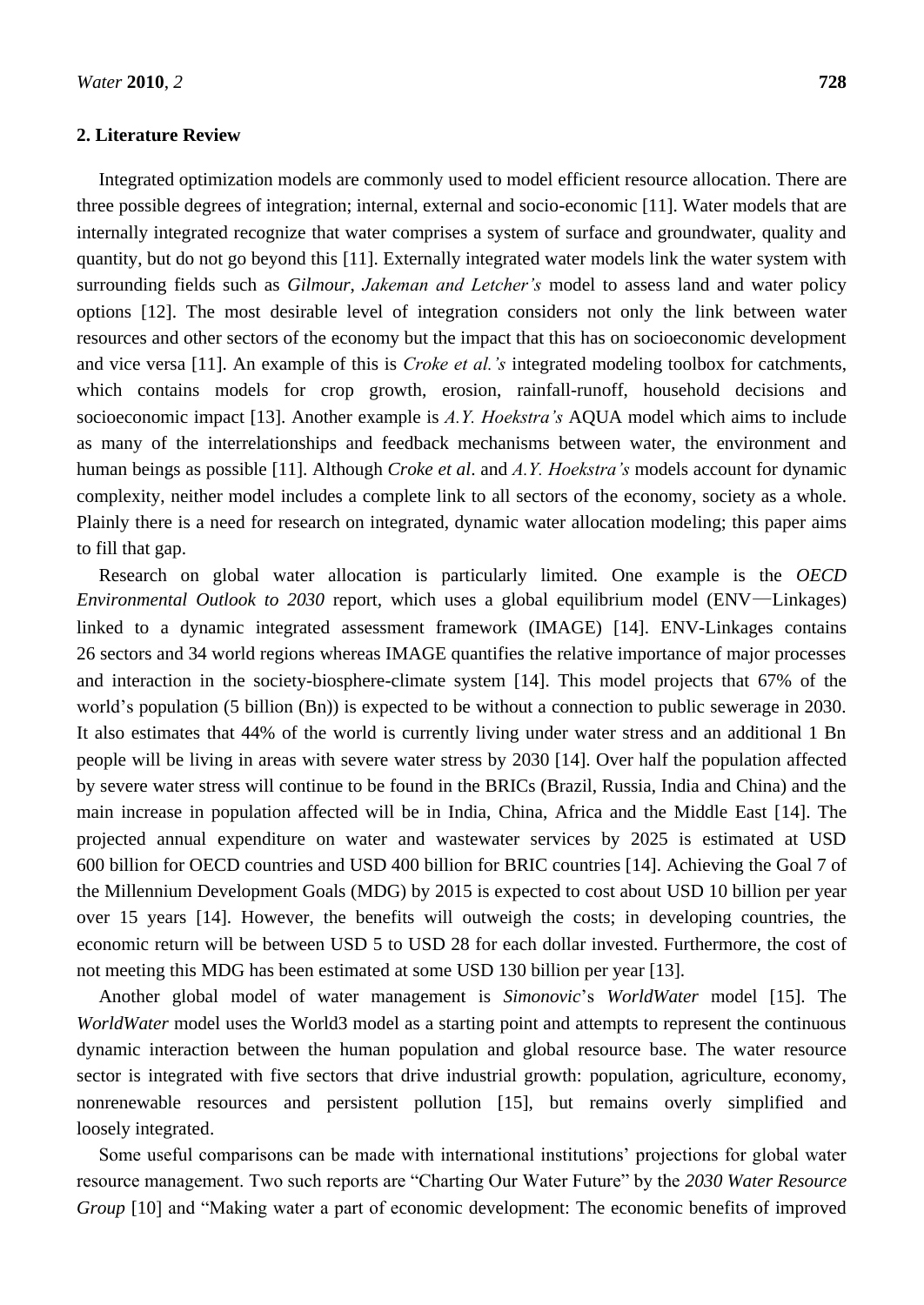water" by *Hakan Tropp* [6]. The 2030 Water Resource Group finds that under an average economic growth scenario with no efficiency gains, the world demand for water by 2030 will be 40% above current accessible and reliable supply, taking into account a portion of supply that should be reserved for sustainable management [10]. This is an aggregate value with local gaps reflecting a worse situation [10]. *Tropp* argues that between 2002 and 2015, access to water and sanitation would have to increase by 1.3 Bn and 1.9 Bn people respectively in order to meet MDG 2015 [6]. Both reports draw the same conclusion; when spread over a number of years and divided by the number of people expected to benefit from such expenditure, the investment case is strong [6,10]. For example, in Ghana, an investment of US\$7.40 per person over a decade would enable this country to meet its MDG target [16]. *Tropp* estimates that the aggregate cost would be USD 11.3 Bn annually but in return, the total annual accrued economic benefit is expected to be USD 84 Bn with variation among regions. There would also be a gain of 322 million (Mn) working days and USD 750 Mn in value of adult working days as a result of less illness. Finally, the money saved from improved water collection would be USD 64 Bn [6]. The 2030 Water Resource Group did not calculate an aggregate cost but "water marginal cost curves" for particular countries (India, China, South Africa, Sao Paulo) with none of the costs surpassing 0.1% of their GDP [10]. Therefore the literature seems to suggest that it is imperative, economically viable and economically beneficial to invest in world water resource management and sanitation.

Summarizing the literature review, it is clear that very few studies focus on global water trends despite the fact that the challenges ahead of us require coordinated international action. This is action is required by the relevance of water in the global social, economic and environmental context. The present study aims at providing a global estimate of the investment needed to sustainably supply needed water in the years to come, and examines the impact of selected interventions.

## **3. Analysis**

### *3.1. Method*

A system dynamics model is developed to represent water demand and supply at the world level, which is embedded in a larger framework to fully appreciate the endogenous linkages within water resources and interaction with a variety of economic, social, and environmental sectors. An econometric approach was coupled with a more systemic representation of the physical factors influencing demand and supply when either data were missing or when the complexity of the system required a level of detail that could not be represented dynamically. The result is a hybrid model that, to a certain extent and still having several limitations, fills certain gaps of both methodologies when used in isolation. Below are presented the key variables used to calculate water demand and supply in the model. A more detailed, variable by variable documentation is available in Bassi *et al.* [17].

Total water demand is disaggregated into agricultural, industrial and municipal sectors.

$$
D_t = AD_t + ID_t + MD_t \tag{1}
$$

 function of associated sectoral factors and water use efficiency.Where  $D_t$  is the current water demand,  $AD_t$  is agricultural water demand,  $ID_t$  is industrial water demand, and *MD<sup>t</sup>* is municipal water demand. Demand of each sector is modeled as a non-linear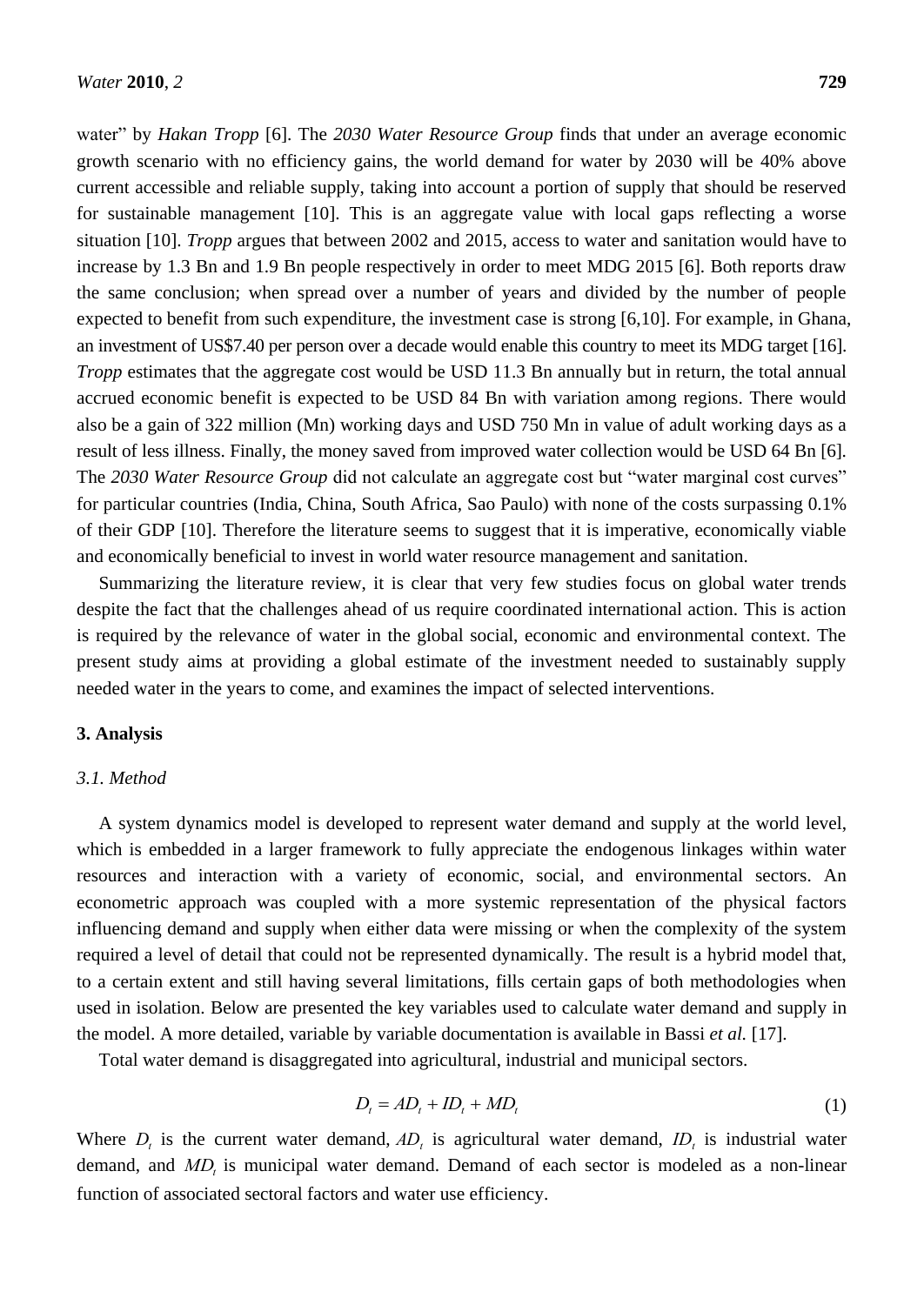Relative agricultural water demand is determined by land (relative harvested area *rht* ), agricultural total factor productivity  $fpa_t$ . Therefore, agricultural water demand  $AD_t$  is calculated as:

$$
AD_{t} = AD_{t-1} * rh_{t}^{a} / fpa_{t}^{b} * (1 - ea_{t})
$$
\n(2)

 elasticity of agricultural total factor productivity. Note that  $ea_t$  is agricultural water use efficiency Where  $AD_{t-1}$  is reference agricultural water demand, *a* is the elasticity of harvested area and *b* is the no additional (on top and above the business-as-usual (BAU) scenario) efficiency improvements is gains to additional investment in water demand management. Thus if this investment is not allocated, achieved and  $ea_t$  is equal to zero.

Industrial water demand *ID<sup>t</sup>* is formulated similarly, though it depends on industrial production rather than land. The equation is as follows:

$$
ID_{t} = ID_{t-1} * rpi_{t}^{c} / fpi_{t}^{d} * (1 - ei_{t})
$$
\n(3)

 additional investment. Moreover, *c* is the elasticity of industrial production and *d* is the elasticity of Where  $ID_{t-1}$  is reference industrial water demand,  $rpi_t$  is relative industrial production,  $fpi_t$  is industrial total factor productivity. industrial total factor productivity, and  $ei_t$  is industrial water efficiency improvement rate driven by

Municipal water demand  $MD<sub>t</sub>$ , instead, is affected by population and income. The estimation is shown below:

$$
MD_{t} = MD_{t-1} * rpop_{t}^{e}/rinc_{t}^{f} * (1 - em_{t})
$$
\n
$$
\tag{4}
$$

 per capita as an indicator of income level, and *em<sup>t</sup>* is municipal water efficiency improvement rate Where  $MD_{t-1}$  is reference municipal water demand,  $rpop_t$  is relative population,  $rinc_t$  is relative GDP GDP per capita. All the input factors mentioned above (including land, industrial production, income and population) are endogenously simulated. Since their description and explanation goes beyond the driven by additional investment. Moreover, *e* is the elasticity of population and *f* is the elasticity of focus of this paper, more information can be found in Bassi *et al.* [17].

Water supply in this study comprises surface and groundwater, water in reservoirs, treated wastewater and potential desalination.

As is illustrated in Figure 1, surface and groundwater stocks are increased by internally produced water from precipitation. The water in reservoirs is determined by their storage capacity, often depending on water demand. Evaporation causes loss of water on surface and in reservoirs. The amount of wastewater treated is influenced by population level and people's disposable income (*i.e.*, investment). Additional water supply from desalination can be obtained if associated investments in innovative supply are allocated.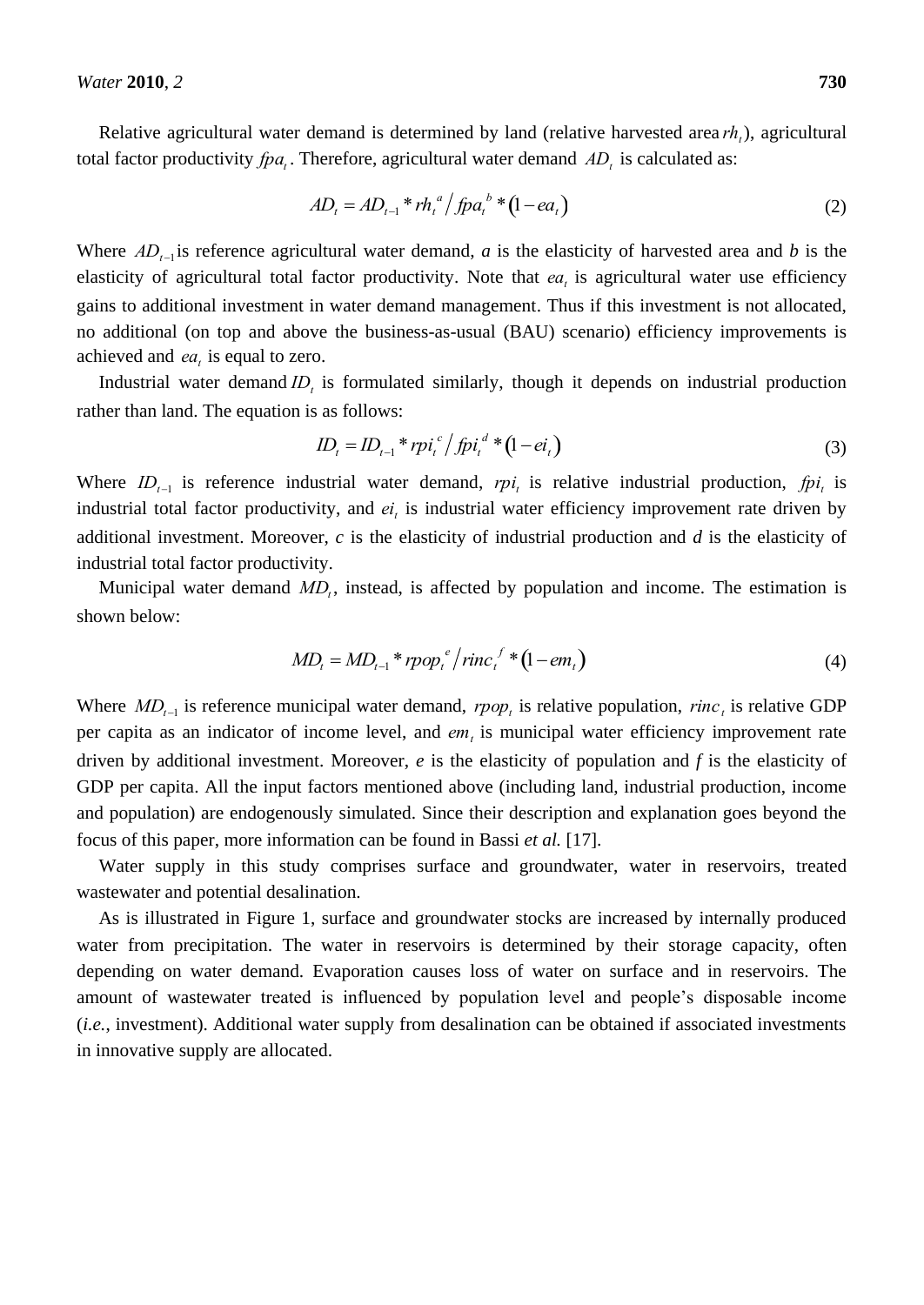**Figure 1.** Sources of water supply (in blue boxes) and key influencing factors (in grey). Investment options in water supply management (conventional and innovative) are highlighted in orange. The water flows between various sources are presented in thick blue arrows, while green ones indicate impacts of key factors on water resources.



Finally, to estimate the availability of water resources, water stress *ws* is defined as the ratio of water demand  $D_t$ -calculated above- over total renewable water resources  $RWR_t$ :

$$
ws = D_t / RWR_t \tag{5}
$$

$$
RWR_t = IPW_t + EVP_t \tag{6}
$$

Where  $IPW_t$  is internally produced water and  $EVP_t$  is surface evaporation.

 above, influence water demand in turn. Note that, water stress tend to lower agricultural and industrial productivity, which, as described

#### *3.2. Assumptions*

The Business-As-Usual (BAU) case of the T21-World model used in this study is modeled on the assumption that current trends will continue, with no fundamental changes in policy or external conditions (e.g., continued unsustainable exploitation of natural resources). This scenario is set up and calibrated to consistently reproduce baseline projections of existing sectoral models and reports on population, economy and water, among others. These include, relevant to water sector, United Nations' World Population Prospects (WPP) [18], World Bank's World Development Indicators (WDI) [19], OECD's Environmental Outlook to 2030 [14], and McKinsey's Charting Our Water Future [10] reports.

Alternatively, the integrated water management (IWM) scenario assumes the allocation of \$144 Bn (or 0.16% of GDP) of additional investments to the water sector per year on average between 2010 and 2050 to achieve the arbitrary target of limiting water demand to  $6,000 \text{ km}^3$  in 2050 and curbing the projected growth of water stress. These investments expand the access to potable water and water services, improve water use efficiency, increase water supply through desalination and more conventional management measures. The breakdown of investments is given below: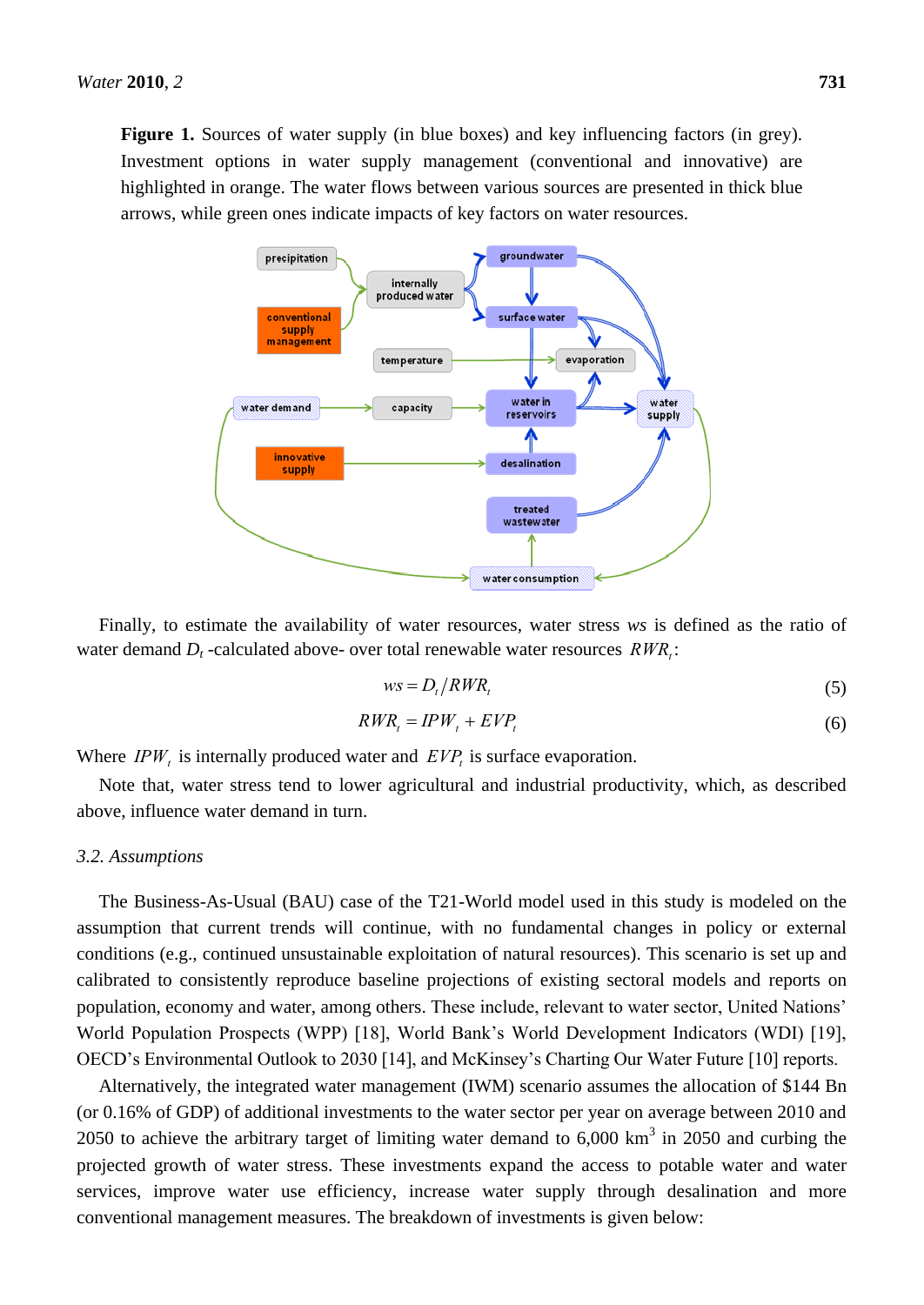- 1. In order to meet the MDG of halving the proportion of people without access to clean water by 2015, the investment of \$18.4 Bn per year is allocated between 2011 and 2050 to improve the access to potable water and water services, accounting for 13% of the additional investments associated to water sector. The cost used is based on recent estimates that the amount needed to deliver the 2015 MDG for developing countries is US\$14.2 billion per annum for sanitation and US\$4.2 billion for drinking water supply to households [20].
- 2. To improve water efficiency, it is assumed that \$66.4 Bn per annum (46% of water investment) on average over the next 40 years will be needed in water demand management, with a unit cost of  $$0.08/m<sup>3</sup>$ , based on McKinsey's report [10].
- 3. The remaining (41%) investment (\$58.8 Bn per annum on average between 2010 and 2050) aims to increase water supply, which is further disaggregated into innovative and conventional water supply:
	- o Desalination: 30% of water supply investment will be invested in innovative water supply from desalination. The unit cost to increase supply of desalinated water is set at  $$0.8/m<sup>3</sup>$  [10].
	- o Conventional water supply management: 70% of the water supply investment is allocated to conventional water supply management measures. The unit cost to increase conventional water supply is set at  $$0.08/m<sup>3</sup>$  [10].

# *3.3. Results*

If no new measures are taken to reduce demand, under a BAU scenario, total water supply (currently at 4,800 km<sup>3</sup>) is projected to increase by 41%, reaching 8,105 km<sup>3</sup>, between now and 2030 (in line with *2030 Water Resource Group* projections)—primarily driven by world population and GDP growth, and mitigated by an increase in agriculture productivity.

While demand from all main economic sectors is on the rise in the BAU scenario, the agriculture sector will remain the single largest consumer, with its water withdrawal rising from  $3,449 \text{ km}^3$  today to 4,322  $\text{km}^3$  by 2030 and is expected to rise to 5,192  $\text{km}^3$  by 2050. This actually represents a decline in the total share of water demand from 70% to 58% of total withdrawals. The share of municipal water demand will increase from 12.4% today to 13.5 % in 2050 due to population growth being concentrated in urban centers [21]. On the other hand, the share of industrial water demand to total water demand is expected to increase even more from 17.2% in 2009 to 28% by 2050.

In such a case, unsustainable water withdrawals will cause the ground water stock to decrease by 11% compared to current levels and surface water to reduce by 6%. This will require massive global shifts in sources of water withdrawal if there is no increase in supply from desalination, with water stress reaching over 67% of the population.

In order to relieve the rising water stress worldwide under the IWM scenario, a total investment of \$144 Bn per annum is allocated to the water sector over the next forty years in both efficiency measures on the demand side and supply measures from traditional and innovative sources will be taken. This will indirectly affects agricultural, biofuel and industrial production.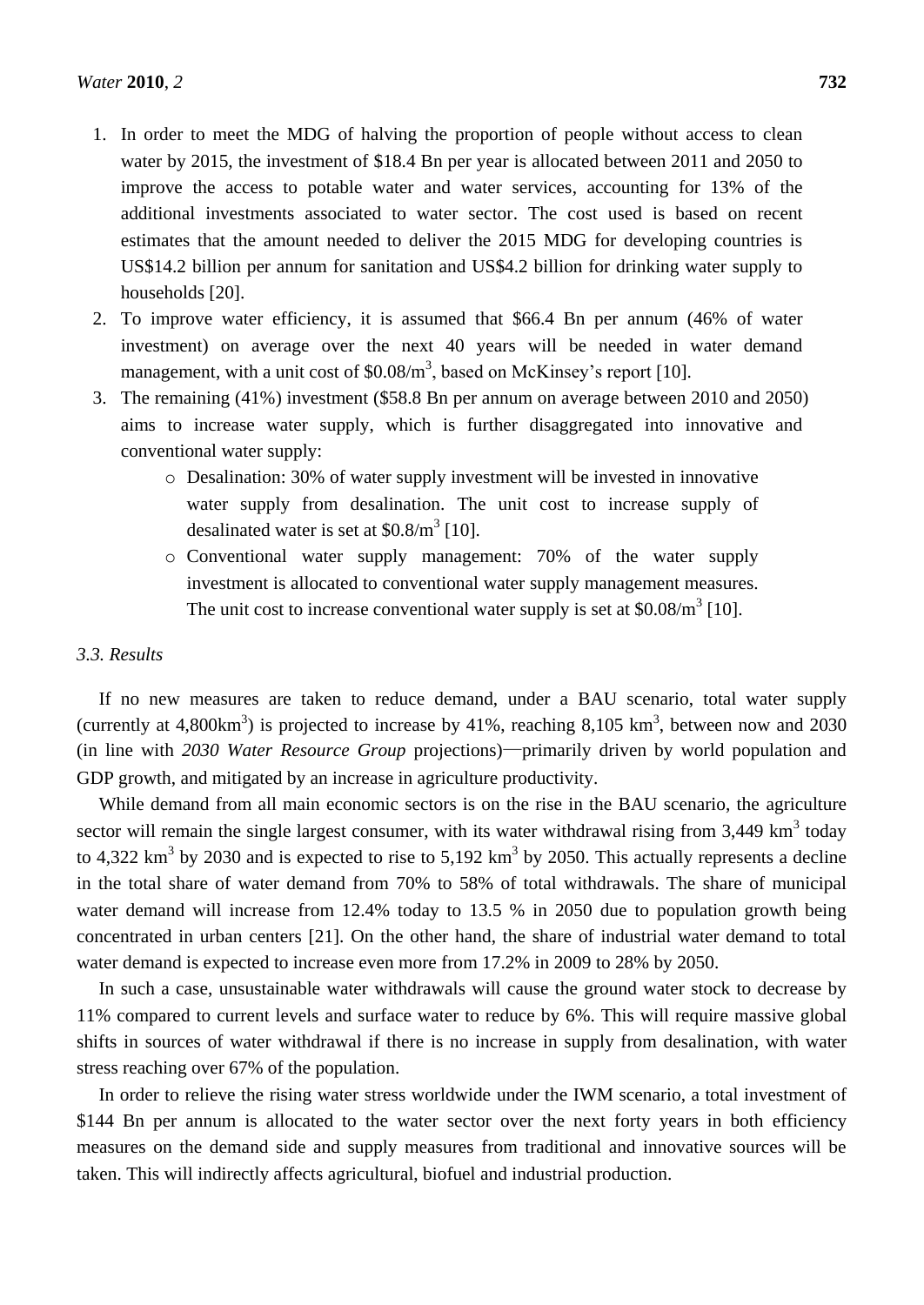Results of the simulation indicate that the investments in integrated water management contribute to increasing water supply up to  $6,700 \text{ km}^3$  by 2050. This includes about 30 km<sup>3</sup> supplied from water desalination in 2050, while the remaining supply derive from other sources, including treated wastewater, reservoirs, and surface and groundwater, intended to take place primarily in areas characterized by severe water stress. However, its contribution would be limited to about 8% of total demand in 2050, if no measures are taken on the demand side. When constructing large-scale water related infrastructures such as dams, their negative effects on the hydrologic cycle should be taken into account. They are believed to reduce return flow of water to the original source that allows for use by people and habitats downstream [22]. When rivers are dammed or diverted, there is no return flow to regenerate the river downstream, destroying ecosystems as well as economies [23].

On the demand side, with the efficiency improvement of municipal water use, the total water demand will increase at a considerably slower pace in the long run, reaching  $5,657 \text{ km}^3$  in 2030, and  $6,000 \text{ km}^3$  in 2050 (26% below BAU). Worth noting, agriculture demand decreases considerably (41%) reduction by 2050 relative to BAU) due to reduced harvested land –driven by increases in productivity- and specific investments in water efficiency. Industrial demand instead grows slightly above BAU (by 3% in 2050), primarily pushed by higher GDP in the alternative scenarios simulated, which offsets the projected 27% gain in water efficiency.

As a result of both water saving efforts on the demand side and incremental supply from conventional and innovative water sources under the IWM scenario, total water supply is expected to be able to satisfy future overall global demand, with of course possible exceptions at a more regional and localized level. Additionally, the stocks of ground water and surface water are projected to be higher than baseline by 3% in forty years, reversing their historical declining trend. Due to the reduction in total water consumption, and assuming that improved water efficiency does not generate new jobs (data are missing in this respect) water sector employment is projected to be about 26% lower than BAU, reaching 39 M in 2050. Finally, the improved management of water resources will also reduce the share of population under water stress to 60.9% from 67.4% in the BAU case, showing tendency to level off in the longer term.

Comparing the simulation results in this study to other reports, the past and future BAU projections of the model fit well with the water withdrawal values from McKinsey [10], with an R-square of 97.6% and difference in standard deviation of 0.16% for total water withdrawal. In terms of sectoral water use, the R-square and standard deviation are in the range of 93% to 99.9%, and 0.1% to 0.3% respectively. The future projections for the alternative scenario, employing existing published cost figures, when using similar investment values generate results in line with McKinsey [10] and the OECD Environmental Outlook [14]. Overall, assuming that funding allocation translates into effective action could be seen as a limitation of the modeling work, but it also allow for higher structural validation and confidence in projected trends.

As noted earlier, the three largest sources of water demand are the agriculture sector, municipalities and industry. In the following three subsections, a brief discussion of water management in these sectors is given due to their particular importance in global water management.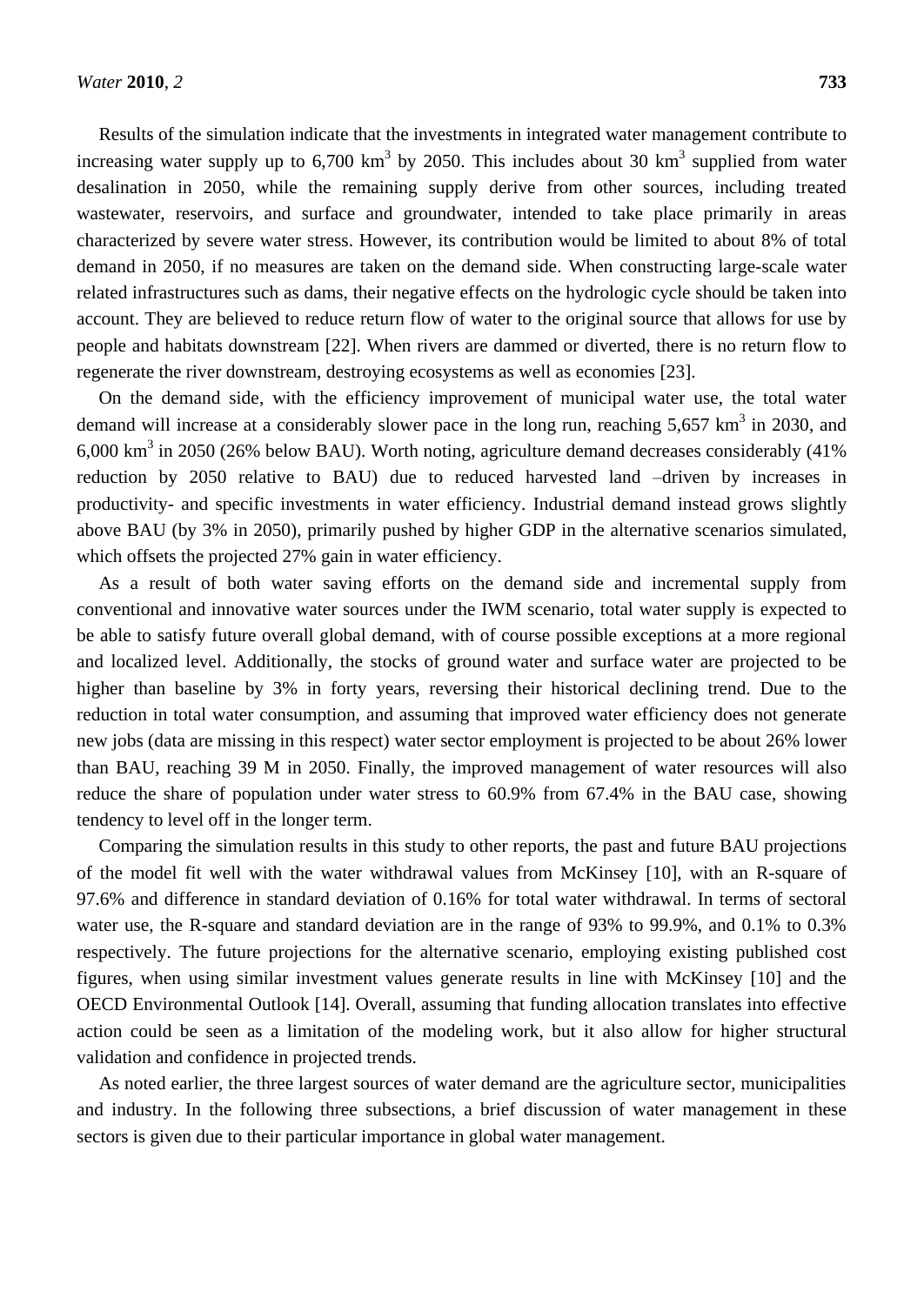## 3.3.1. Agriculture

As the primary source of food production and water use, agriculture is one of the most important sectors of the economy. This sector uses 70% of global water withdrawals [24] and accounts for 60% of the world's livelihood [25]. Under the BAU scenario, agricultural production is projected to increase due to population growth and change in consumption behavior, but at a decreasing rate. This will put increased pressure on water resources. Growth in production will come from higher yields, cropping intensity and land expansion. If higher yields are a result of an increase in (inorganic) fertilizer use then soil quality can be expected to decline. Poor soil quality reduces the ability of soil to hold water which increases run off, decreasing water productivity and availability [26]. Furthermore, the use of nitrogen fertilizers worsens climate change as nitrous oxide is 310 times greater in its global warming capacity than carbon dioxide [27]. Rise in global temperatures will likely exacerbate water shortages as a result of increased evaporation in many regions of the world. Agricultural land expansion will go from 4.9 Bn ha in 2009 to 5.4 Bn ha in 2050, mainly at the sacrifice of forests. Natural forests and wetlands can serve as water purification, groundwater recharge, carbon sink and buffers against extreme weather, and provide water for major cities and densely populated rural areas [28,29]. Several studies have shown that deforestation in the Amazon will result in a less intense water cycle [30,31]. One notable historical change under BAU is the increase in the total land area under organic agriculture by 3% between 2000 and 2006 at the world level [32]. Organic agriculture uses organic biomass and biological N-fixing to fertilize crops, which improves soil quality, increasing the retention of water in soil and increasing water productivity.

Under the IWM scenario, additional investments are allocated to increase agricultural water productivity through a mix of water use efficiency measures (e.g., increased drip and sprinkler irrigation and adoption of irrigation scheduling), development of supply infrastructure and technology to increase water availability and sustainable farming practices. Such practices, requiring more investments for implementation (see Bassi *et al.* [33]), include long-term soil quality improvement through transition to conservation tillage farming and protection of natural ecosystems, and reduction in harvest losses as due to better pest management and post harvest management. As a result of these synergic measures, total agriculture production (including fishery and forestry) will increase by 15% relative to BAU in forty years. This will increase water consumption but less so compared to BAU. Agricultural demand for water per ha will be reduced by 20% and 39% relative to BAU in 2030 and 2050. In total, this represents a 26% reduction in water demand from global agriculture. Increased precipitation and accelerated water cycles relative to BAU can be expected due to reduced deforestation as harvested area plateau around 1.26 Bn ha after 2027 (opposed to BAU at 1.3 Bn ha in 2050). Finally, the IWM scenario is expected to see the introduction and expansion of second generation biofuels which use agricultural residues and marginal land as opposed to using fertile agricultural land for first generation biofuels. Therefore, using agricultural residues will save the water normally used for first generation biofuels.

However, it is worth noting that in very efficiently irrigation fields, no excess water seeps into the ground to replenish aquifers, which reduces the available water to other users [22]. Therefore, it should be ensured that these additional investments must outweigh their long term environmental cost.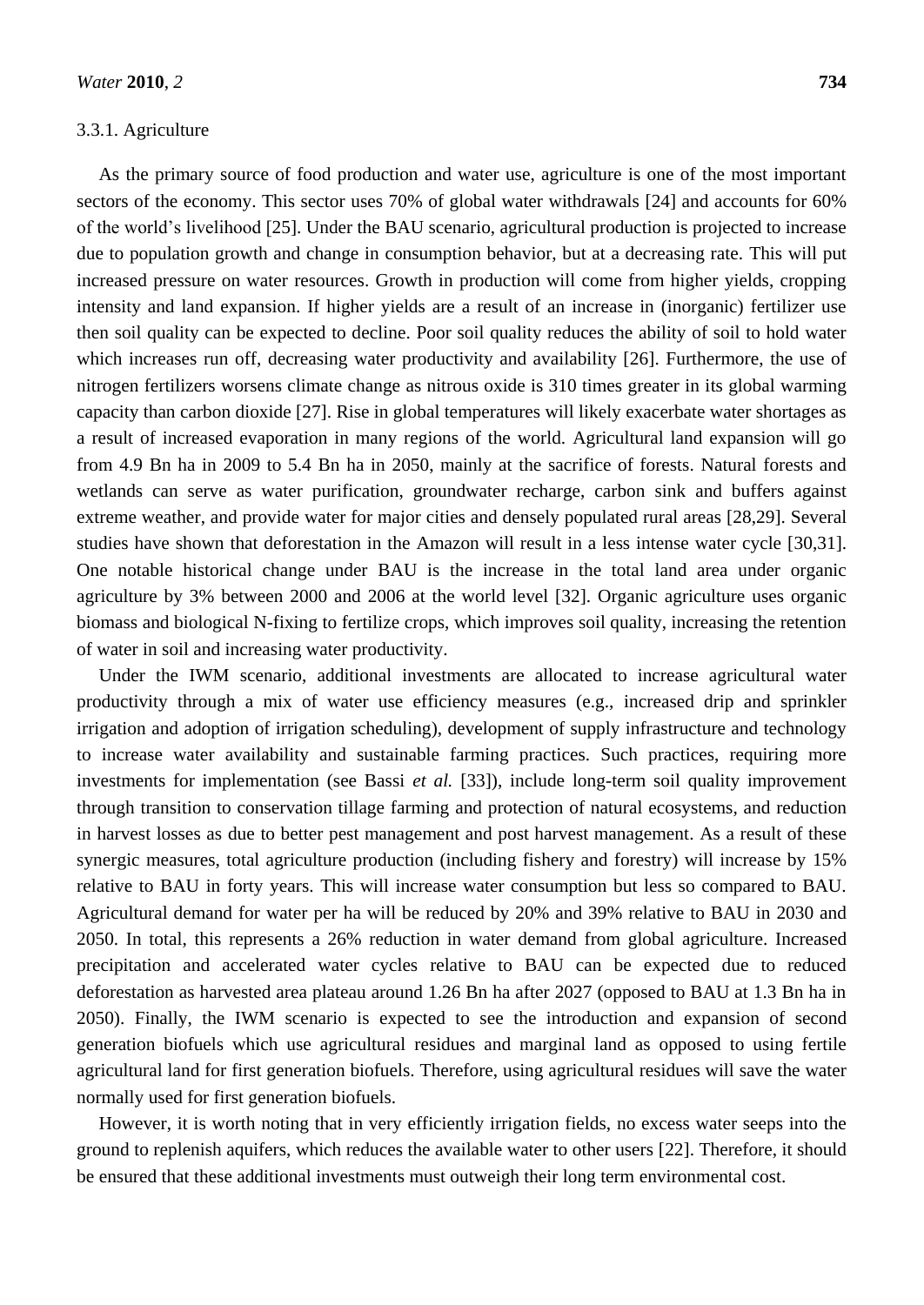## 3.3.2. Municipal

Under BAU, the share of municipal water demand is projected to increase from 12.4% today to 13.5% in 2050 as a result of population growth being concentrated in urban areas, and growing per capita income. Municipalities consume over three fourths of natural resources and are the cause of 75% of all energy use and energy related GHG emissions. Despite this, municipalities concentrate people, processes and interactions, so that they disproportionately increase social and economic opportunities as well as having the potential to optimize a vast range of services [34]. This translates into better environmental performance of municipalities compared to their regional context: New York City produces only 1 per cent of the US greenhouse gases (GHG) but is home to 3.7 per cent of its population [35]. With the additional investment in municipal water efficiency, the sectoral water demand will be reduced by 6% in 2050, or by 7% in terms of average demand per capita. Possible measures include innovation of end-user technologies (e.g., plumbing fixtures), installation and rehabilitation of efficient equipment and increased water-saving awareness of the population [10].

Residential water use (RWU) constitutes well over half of the municipal water use in many countries and requires higher quality and reliability, which often means higher costs [36]. Brown and Zhang found that there are several factors which affect residential water demand which should be kept in mind when considering policy options to assuage unsustainable use of water: policy variables (e.g., water price or rate), household economic variables (e.g., income), physical features and technological variables (e.g., water amenities and metering), environmental variables (e.g., temperature and precipitation) and demographic variables (e.g., household size and attitudinal variables) [36]. However, residential water use is but one element in municipal water management and lack of relevant data on the world's cities, especially with regards to slums, prevents the creation of meaningful municipal water policies. *Bassi et al.* have successfully identified factors contributing to municipal, industrial and agricultural water demand and supply of Maui, which were integrated into a dynamic model [37]. These two analyses provided a valuable starting point for understanding global water management in municipalities, but gaps remain.

# 3.3.3. Industrial

One of the key features of expected projections of water demand is the rate of growth in demand from the industrial sector. Water for industry (and for the electric power sector) is increasingly competing with water needs by agriculture and urban consumers [26]. Water treatment is a necessary precondition for industrial (or consumer) water use, and large cities like London or Beijing may have to recycle their water intake several times before final release [26]. About half of the industrial water use is for cooling purposes, and about a third of this water is lost as vapor, but much of the other two thirds can be used downstream (although the heat content can be harmful to aquatic ecosystems) [26]. Other industrial water uses include quenching hot coke or red hot steel ingots, wood pulping, washing, rinsing and dyeing of textiles, tanning of leather and surface finishing (including electroplating). These uses leave polluted and sometimes toxic waste streams that need treatment, which uses even more water [26].

On the other hand, the IWM scenario is expected to see reduction in industrial water use. In addition to investing in more efficient industrial technologies and equipment, recycling wastewater is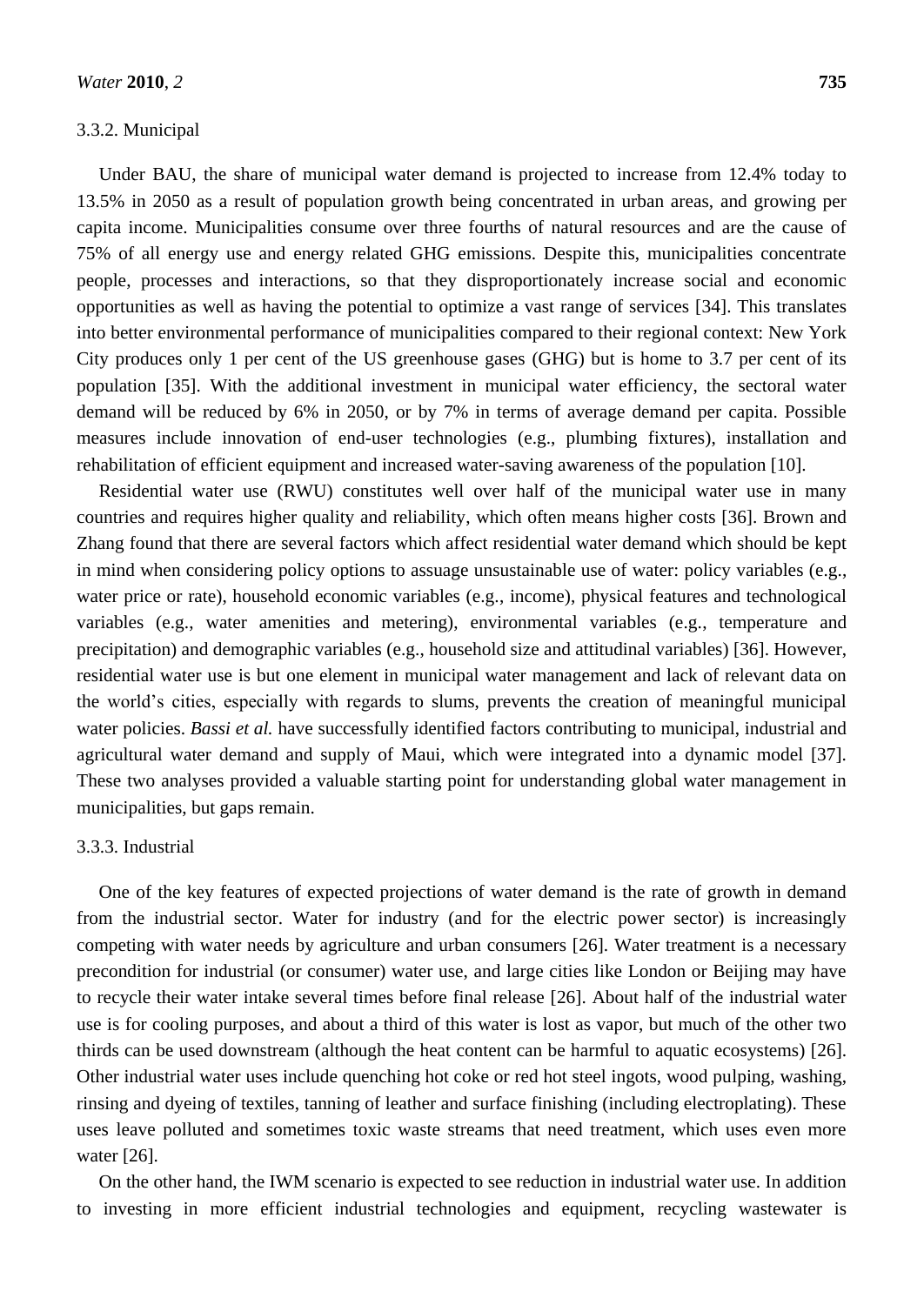viable option. The world market in 2008 was \$374 B, of which \$70 B was in the US alone [26]. The water treatment market is currently about \$300 B/year and 50% of this market could be served by high performance modular systems, using magnetic separation technology, that have been developed in recent years [26]. Magnetic separation techniques have been successfully applied to both mining and industrial wastes and, recently, to municipal wastewater [38,39]. These techniques are just at the beginning of what could be a major revolution in water treatment.

Water from wood pulping is mostly recycled internally to recycle the chemicals, but metallurgical, chemical, textile and other surface finishing operations generate quite a lot of polluted wastewater that must be treated before it can be re-used [26]. There are technologies that allow for the treatment of this water, but in the longer term, there are numerous possibilities for making the processes themselves more efficient or cleaner [26]. In particular, the need for industrial cooling water can and should be reduced dramatically by introducing co-generation of electricity to take advantage of high temperature heat that is currently wasted [26].

In many cases, the most cost-effective solution to this expected increase in water demand is to transfer water from the agricultural sector. Significant transfers of water from rural to urban areas can be expected in China and in North America [10].

Considering the nexus between water and energy, the increasing use of renewable energies (such as such as solar, wind, and hydropower) as a solution to GHG emissions will mitigate the water pollution from industrial production (or power generation), and can lead to potential reduction in consumptive water use. Table 1 shows the lower water use per unit of electricity produced from alternatives than traditional sources in the US. Therefore, the development these renewable technologies in the energy sector may also contribute to the sustainable management of water resources. However, it cannot be assumed that using renewable source of energy is always better for the environment and there is an associated water cost that is often overlooked. Hydroelectricity, for instance, has a natural drawback of high evaporation due to the conformation of dams and artificial lakes. It also needs to be considered that options like carbon capture and sequestration (CCS) seem to require more water than conventional plants with no CCS capability.

| <b>Energy Source</b> | Liter/kWh |
|----------------------|-----------|
| Nuclear              | 2.3       |
| Coal                 | 1.9       |
| Oil                  | 1.6       |
| Combined cycle       | 0.95      |
| Photovoltaic panels  | 0.11      |
| Wind                 | 0.004     |

**Table 1.** Liters of water used per kWh of electricity generation from different energy sources (U.S.).

Source: American Wind Energy Association, 1995 [40].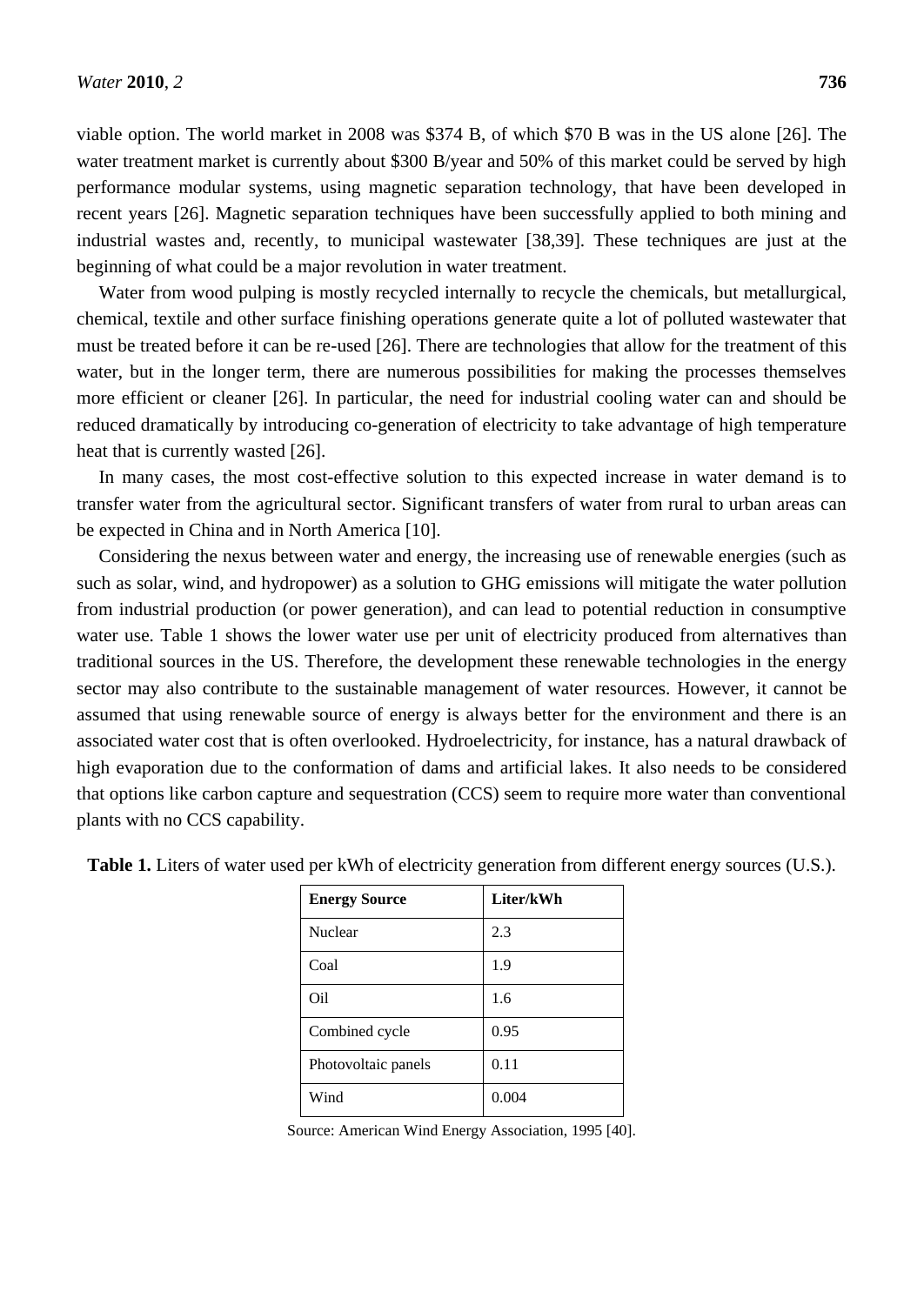## **4. Key Considerations for Implementing Water Investment and Policy**

Effective political arrangements are necessary to ensure successful investments in the transition. Market distortions such as water-wasteful subsidies and lack of property rights that is believed to result in inefficient resource allocation should be removed [5,41]. The introduction of externalities or incentives could discourage polluting and inefficient behaviors and motivate the alternatives. Carbon pricing, for example, is expected to reduce leakage and encourage installation of irrigation scheduling systems [5], whereas high management costs of water resource preservation can be reduced by incentive to change consumptive and attitudinal behavior towards less water-intensive products, more efficient water use, and more open to using reclaimed wastewater. However, in the short term, there is a disincentive for many countries to reflect the full cost of resource depletion, pollution and input subsidies because of the cost that it will incur on their economies and the fear of being less competitive. Labor leaders in the United States argue that policies should not encourage offshoring of manufacturing or the sale a of assets, and warn against "carbon leakage", which results when companies move their production to regions of the world without comparable GHG emissions reduction commitments [42].

Institutional arrangements also need to be developed to manage and regulate the adoption of a variety of water-related measures. The World Bank also identifies the institutional aspects that most contribute to water sector performance, which is useful when targeting potential reforms. These include the integrated legal treatment of water sources, the existence of an independent body for water pricing, the balance of functional specialization, the legal scope for private participation and the seriousness of the budget constraint. On the contrary, poor arrangements can be a constraining factor on implementing water policy successfully. It may be a problem of multiple stakeholders being involved that causes fragmentation of institutional responsibility, or a lack of integrated water policies, inconsistent water law and other similar factors. A detailed report by the World Bank recognized that policy makers know that there are heavy socio-economic costs associated with institutional adequacy but that political economy constraints are a powerful obstacle for implementing reform [43].

# **5. Conclusions**

Water is a vital component of the earth's ecosystem and input in economic activities and people's livelihood, which has in turn imposed consistently growing pressure on water resources through increasing over-withdrawal and pollution, leaving some one-third of the world's population under water stress. In face of severe global water challenge, this paper analyzes the impacts of integrated water management by investing in a mix of water saving (through efficient use) and supply gains (through better management measures and nonconventional sources).

To support the analysis, system dynamics modeling work was undertaken to examine world water demand and supply trends within an integrated economic, environmental and social system. We estimate that it will cost about \$144 Bn per year between 2011 and 2050 (or 0.16% of GDP on average per year) in water management on both demand and supply sides to achieve the target of limiting water demand to  $6,000 \text{ km}^3$  in 2050 and curbing the projected growth of water stress. Under this scenario we estimate that there will be sufficient water supply to meet future water demands, which allows a 27%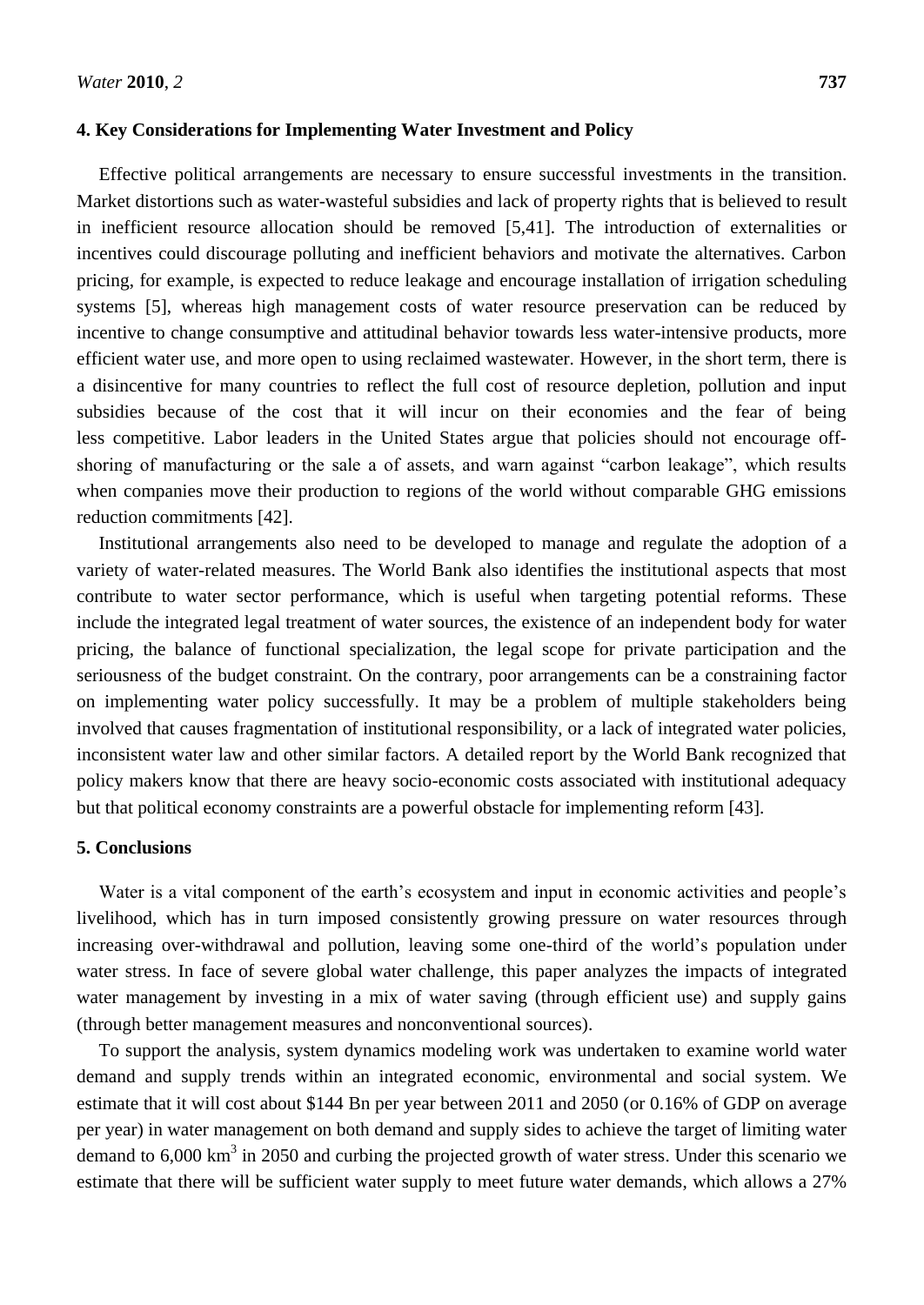reduction in water stress over a forty-year period, releasing about 6.6% of total population from water stress compared to BAU.

These positive results are a consequence of investments in improved water efficiency use across sectors, improved infrastructure and increased supply through desalination and more conventional measures. As water availability is among the main factors influencing productivity, the benefits go beyond the water sector, mitigating climate change and enhancing the adaptation capacity to spurred economic growth beyond the BAU case. Thus investments in water management appear to be a viable global option, bringing far reaching benefits. While the absolute cost may seem large, when spread across the population (\$17/person/year) and the forty-year period analyzed -taking into account the cross-sectoral gains, the return on investment is considerable. More importantly, the cost of not allocating these incremental investments is very large in monetary and human value, particularly in the medium to longer run.

The successful implementation of investments requires effective political and institutional arrangements. The most difficult task is to get world leaders to act in the long-term interest of not just their own people but the world's people. This paper confirms that there is enough water available to meet future demand but only if action is taken soon to mobilize the needed investments. Comparing BAU and IWRM scenarios, in fact, shows that waiting would increase the cost of interventions needed to limit water stress, among others. Overall, if world leaders do not act, or if the effects of climate change are worse than our projections suggest, dramatic changes will have to take place to avoid a water crisis.

## **Acknowledgements**

The authors would like to acknowledge the financial support provided by the United Nations Environment Program (UNEP) for the creation of the model used to carry out this analysis.

#### **References**

- 1. Falkenmark, M. The massive scarcity now threatening Africa: Why isn't it being addressed? *Ambio* **1989**, *18*, 112-118.
- 2. Food and Agricultural Organization of the United Nations (FAO)—Water. *Treated Water Reuse*; Available online: http://www.fao.org/nr/water/topics.html (accessed on 10 June 2010).
- 3. United Nations—Water. *Key Messages on Climate Change and Water; prepared for COP 15*; UN Division for Sustainable Development, Department of Economic and Social Affairs: New York, NY, USA, 2009; Available online: http://www.unwater.org/downloads/UNWclimatechange\_EN.pdf (accessed on 10 August 2010).
- 4. The United Nations Children's Fund (UNICEF). *The State of the World's Children 2005: Childhood under Threat*; UNICEF: New York, NY, USA, 2004.
- 5. [United Nations Environment Programme](http://www.unep.org/) (UNEP). *Green Economy Report: A Preview*; United Nations Environment Programme: Nairobi, Kenya, 2010.
- 6. Tropp, H.; Tropp, H.; Berntell, A. (2005); *Making Water a Part of Economic Development: The Economic Benefits of Improved Water Management and Services*; Prepared for the UNEP Green Economy Report, 2010; Stockholm International Water Institute: [Stockholm,](http://sei-international.org/stockholm) Sweden, 2010.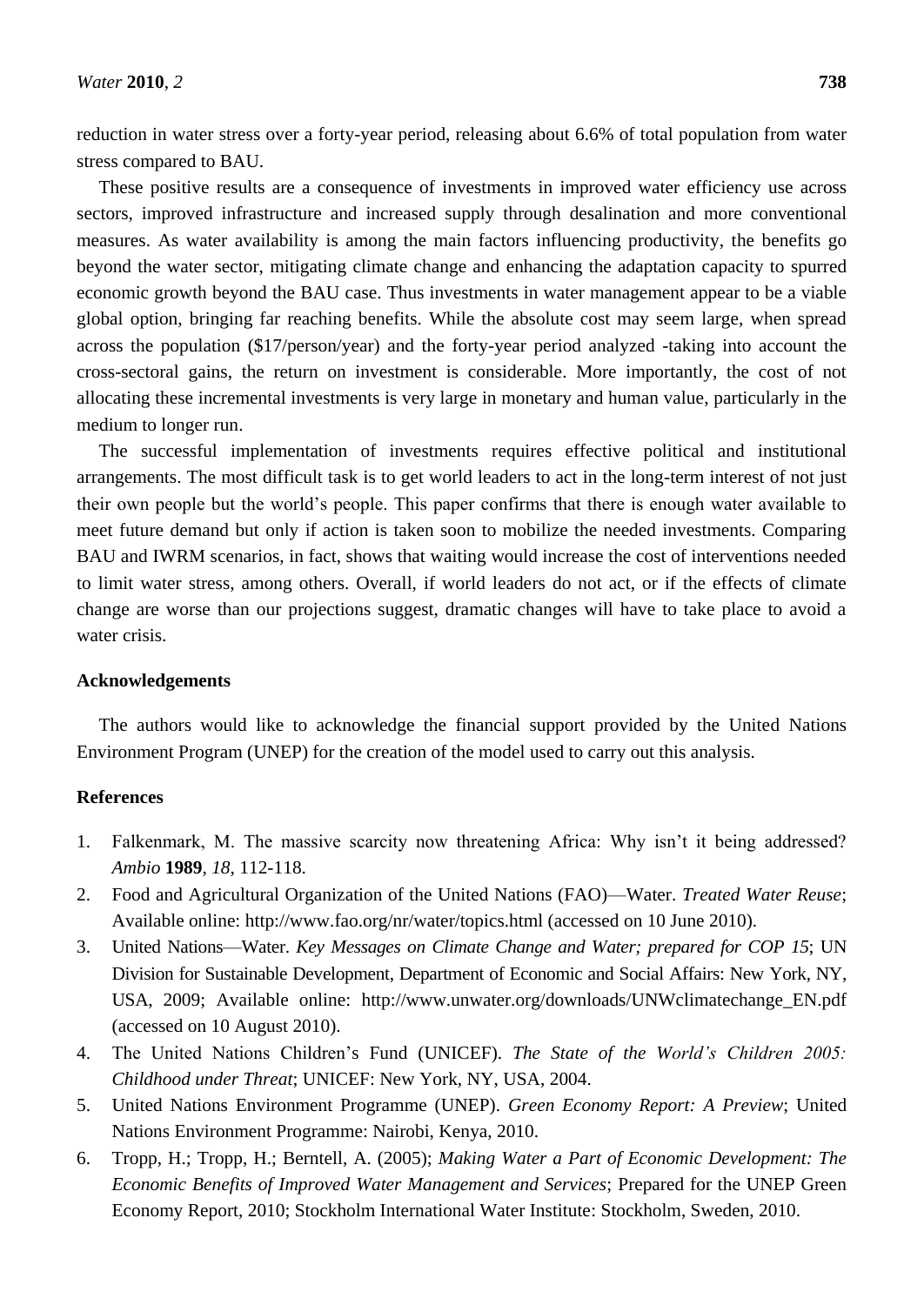- 7. Organisation for Economic Cooperation and Development (OECD). *Managing Water for All: An OECD Perspective on Pricing and Financing*; OECD: Paris, France, 2009.
- 8. International Food Policy Research Institute (IFPRI). *Climate Change: Impact on Agriculture and Costs of Adaptation 2009. Food Policy Report 21*; Nelson, G.C., Rosegrant, M.W., Koo, J., Robertson, R., Sulser, T., Zhu, T., Ringler, C., Msangi, S., Palazzo, A., Batka, M., Magalhaes, M., Valmonte-Santos, R., Ewing, M., Lee, D., Eds.; IFPRI: Washington, D.C., USA, 2009.
- 9. Poverty Environment Partnership (PEP). *Linking Poverty Reduction and Water Management*; United Nations Development Programme (UNDP) and the Stockholm Environment Institute (SEI) on behalf of PEP; SEI: [Stockholm,](http://sei-international.org/stockholm) Sweden, 2006.
- 10. 2030 Water Resources Group. *Charting our Water Future: Economic Frameworks to Inform Decision Making*; McKinsey & Company: Washington, D.C., USA, 2009.
- 11. Hoekstra, A.Y. Water supply in the long term: A risk assessment. *Phys. Chem. Earth Par. B-Hydrol. OC.* **2000**, *25*, 221-226.
- 12. Gilmour, J.K.; Jakeman, A.J.; Letcher, R.A. Analysis of an integrated model for assessing land and water policy options*. Math. Comput. Sim.* **2005**, *69*, 57-77.
- 13. Croke, B.F.W.; Jakeman, A.J.; Letcher, R.A. Integrated assessment modeling for water resource allocation and management: A generalized conceptual framework. *Environ. Modell. Softw.* **2007**, *22*, 733-742.
- 14. Organisation for Economic Cooperation and Development (OECD). *Environment Outlook to 2030*; OECD: Paris, France, 2008.
- 15. Simonovic, S.P. World water dynamics: Global modeling of water resources*. J. Environ. Manage.* **2002**, *66*, 249-267.
- 16. Sanctuary, M.; Tropp, A; Berntell, A. *Making Water a Part of Economic Development: The Economic Benefits of Improved Water Management Services*; Stockholm International Water Institute: Stockholm, Sweden, 2005.
- 17. Bassi, A.M.; Pedercini, M.; Ansah, J.P.; Tan, Z. *T21-World Model Documentation*, *Modeling the Green Economy*; Millennium Institute: Arlington, VA, USA, 2010.
- 18. United Nations Population Division (UNPD). *World Population Prospects: The 2008 Revision*; UNPD: New York, NY, USA, 2009.
- 19. World Bank. *World Development Indicators Database*. Available online: http://data.worldbank.org/indicator (accessed on 13 October 2009).
- 20. United Nations Population Division (UNPD). *World Urbanisation Prospects*, *2007 Revision*; UNPD: New York, NY, USA, 2008.
- 21. Hutton, G.; Bartram, J. Global costs of attaining the millennium development goal for water supply and sanitation. *Bull. WHO* **2008**, *86*, 1-80.
- 22. Molden, D. *Accounting for Water Use and Productivity. SWIM Paper 1*; International Irrigation Management Institute: Colombo, Sri Lanka, 1997.
- 23. Postel, S. Water for life, guest editorial. *Front. Ecol. Environ.* **2009**, *7*, 63-63.
- 24. Molden, D. *Water for Life*, *Water for Good: A Comprehensive Assessment of Water Management in Agriculture*; Earthscan: London, UK; International Water Management Institute: Colombo, Sri Lanka, 2007.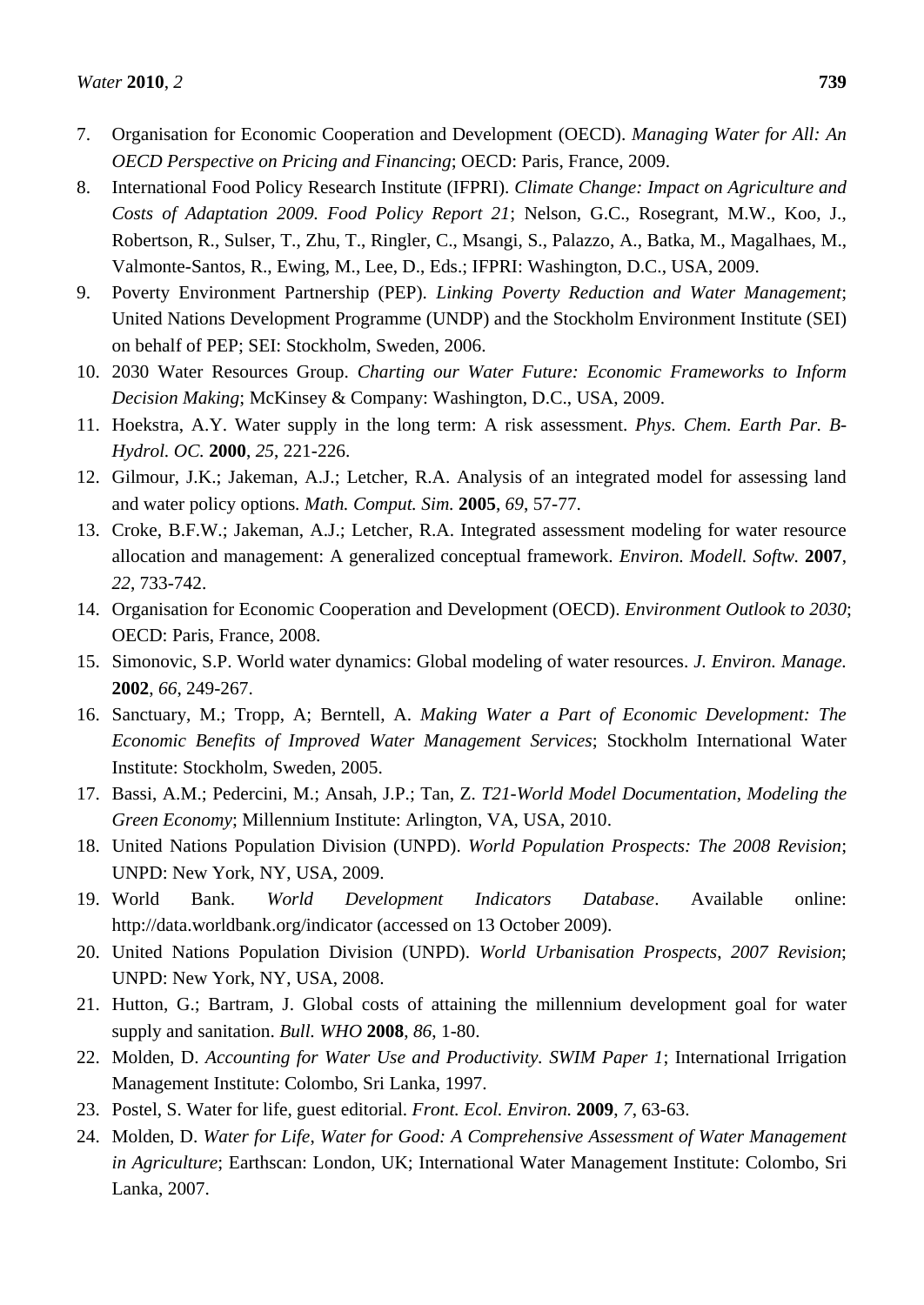- 25. International Assessment of Agricultural Knowledge, Science, and Technology for Development (IAASTD). *Agriculture at a Crossroads*, *Synthesis Report*; Island Press: Washington, D.C., USA, 2009.
- 26. Ayers, R.S; Westcot, D.W. *FAO Irrigation and Drainage Paper #29: Water Quality for Agriculture*; Food and Agriculture Organization of the United Nations (FAO): Rome, Italy, 1985.
- 27. Food and Agriculture Organization of the United Nations (FAO). *Global Forest Resource Assessment*, *2005*; FAO: Rome, Italy, 2006.
- 28. Bjørndalen, J.E. Tanzania's vanishing rain forests: Assessment of nature conservation values, biodiversity and importance for water catchment. *Agr. Ecosyst. Environ.* **1992**, *40*, 313-334.
- 29. Komatsu, H.; Kume, T.; Otsuki, K.; Shinohara, Y. Relationship between annual rainfall and interception ratio for forests across Japan. *Forest Ecol. Manage.* **2008**, *256*, 1189-1197.
- 30. D'Almeida, C.; Dingman, S.L.; Hurtt, G.C.; Keim, B.D.; Marengo, J.A.; Vörösmarty, C.J. A water balance model to study the hydrological response to different scenarios of deforestation in Amazonia. *J. Hydrol.* **2006**, *331*, 125-136.
- 31. Bunyard, P. The real importance of the Amazon rain forest*. Sci. Soc.* **2010**, *46*, 14-18.
- 32. International Federation of Organic Agriculture Movements (IFOAM); Research Institute of Organic Agriculture (FiBL). *The World of Organic Agriculture: Statistics and Emerging Trends 2008*; IFOAM: Bonn, Germany; FiBL: Frick, Switzerland, 2008.
- 33. Bassi, A.M.; Herren, H.R.; Tan, Z.; Saslow, B. Assessing future prospects of the agriculture sector using an integrated approach. *Sustainability* **2010** (*Submitted*).
- 34. Carruthers, J.; Ulfarsson, G. Urban sprawl and the cost of public services. *Environ. Plan. B–Plan. Design* **2003**, *30*, 503-522.
- 35. PlaNYC (2007). *A Greener*, *Greater New York*; Available online: http://www.nyc.gov/html/ planyc2030/html/downloads/download.shtml (accessed on 10 July 2010).
- 36. Brown, D.F.; Zhang, H.H. Understanding urban residential water use in Beijing and Tianjin, China. *Habitat Int.* **2005**, *29*, 469-491.
- 37. Bassi, A.M.; Harrisson, J.; Mistry, R. Using an integrated participatory modeling approach to assess water management options and support community conversations on Maui. *Sustainability* **2009**, *1*, 1331-1348.
- 38. Kolm. H.H.; Oberteuffer, J.; Kelland, D. High gradient magnetic separation. *Sci. Am.* **1975**, *223*, 46-54.
- 39. Svoboda, Jan. *Magnetic Techniques for the Treatment of Materials (Advances in Global Change Research)*; Kluwer Academic: Dordrecht, The Netherlands, 2004; pp.656.
- 40. American Wind Energy Association. How much water do wind turbines use compared with conventional power plants? Available online: http://www.awea.org/faq/water.html (accessed on 19 June 2010).
- 41. Ansink, E.; Weikard, H-P. Contested water rights. *Eur. J. Polit. Econ.* **2009**, *25*, 247-260.
- 42. Bassi, A.M.; Yudken, J.S.; Ruth, M. Climate policy impacts on the competitiveness of energy-intensive manufacturing sectors. *Energy Policy* **2009**, *37*, 3052-3060.